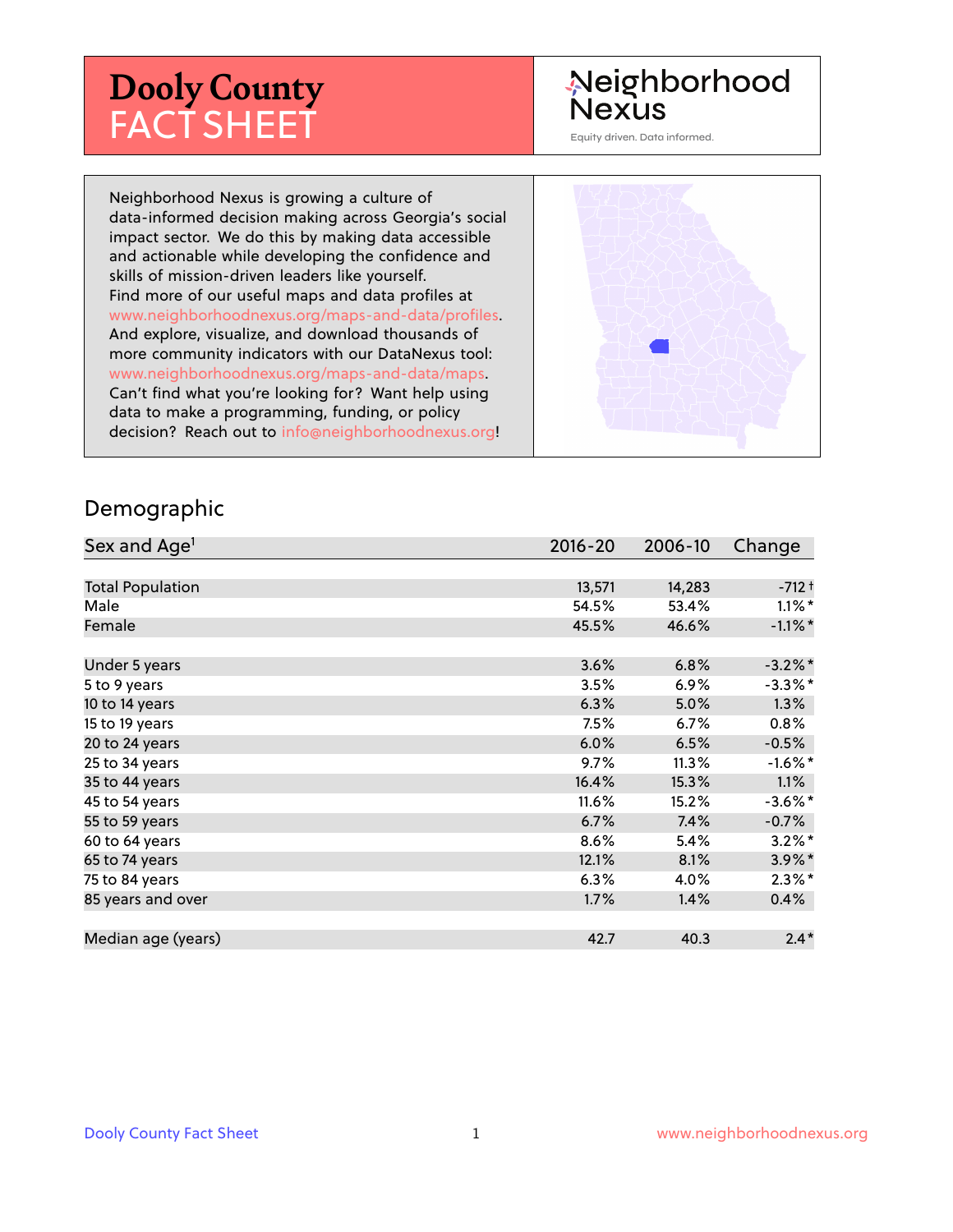# Demographic, continued...

| Race <sup>2</sup>                                            | $2016 - 20$     | 2006-10         | Change     |
|--------------------------------------------------------------|-----------------|-----------------|------------|
| <b>Total population</b>                                      | 13,571          | 14,283          | $-712 +$   |
| One race                                                     | 96.7%           | 99.9%           | $-3.1\%$ * |
| White                                                        | 45.4%           | 44.3%           | 1.1%       |
| <b>Black or African American</b>                             | 49.5%           | 51.3%           | $-1.9%$ *  |
| American Indian and Alaska Native                            | 0.0%            | 0.1%            | $-0.0%$    |
| Asian                                                        | 0.0%            | $0.0\%$         | 0.0%       |
| Native Hawaiian and Other Pacific Islander                   | 0.0%            | 0.3%            | $-0.3%$    |
| Some other race                                              | 1.8%            | 3.9%            | $-2.1\%$ * |
| Two or more races                                            | 3.3%            | 0.1%            | $3.1\%$ *  |
| Race alone or in combination with other race(s) <sup>3</sup> | $2016 - 20$     | 2006-10         | Change     |
| Total population                                             | 13,571          | 14,283          | $-712 +$   |
| White                                                        | 48.3%           | 44.4%           | 3.9%*      |
| <b>Black or African American</b>                             | 50.3%           | 51.4%           | $-1.1\%$ * |
| American Indian and Alaska Native                            | 0.2%            | 0.1%            | 0.1%       |
| Asian                                                        | 0.1%            | 0.0%            | 0.1%       |
| Native Hawaiian and Other Pacific Islander                   | 0.0%            | 0.3%            | $-0.3%$    |
| Some other race                                              | 4.3%            | 3.9%            | 0.4%       |
| Hispanic or Latino and Race <sup>4</sup>                     | $2016 - 20$     | 2006-10         | Change     |
| <b>Total population</b>                                      | 13,571          | 14,283          | $-712 +$   |
| Hispanic or Latino (of any race)                             | 7.0%            | 5.3%            | $1.7%$ †   |
| Not Hispanic or Latino                                       | 93.0%           | 94.7%           | $-1.7%$ †  |
| White alone                                                  | 42.4%           | 43.4%           | $-1.0%$    |
| Black or African American alone                              | 49.4%           | 51.1%           | $-1.6\%$ * |
| American Indian and Alaska Native alone                      | 0.0%            | 0.1%            | $-0.1%$    |
| Asian alone                                                  | 0.0%            | 0.0%            | 0.0%       |
| Native Hawaiian and Other Pacific Islander alone             | 0.0%            | 0.0%            | 0.0%       |
| Some other race alone                                        | 0.0%            | 0.0%            | $0.0\%$    |
| Two or more races                                            | 1.1%            | 0.1%            | $1.0\%$ *  |
| U.S. Citizenship Status <sup>5</sup>                         | $2016 - 20$     | 2006-10         | Change     |
| Foreign-born population                                      | 559             | 395             | $164*$     |
| Naturalized U.S. citizen                                     | 27.4%           | 32.7%           | $-5.3%$    |
| Not a U.S. citizen                                           | 72.6%           | 67.3%           | 5.3%       |
| Citizen, Voting Age Population <sup>6</sup>                  | $2016 - 20$     | 2006-10         | Change     |
|                                                              |                 |                 | 46         |
| Citizen, 18 and over population<br>Male                      | 10,818<br>54.5% | 10,772<br>54.7% | $-0.3%$    |
| Female                                                       |                 |                 |            |
|                                                              | 45.5%           | 45.3%           | 0.3%       |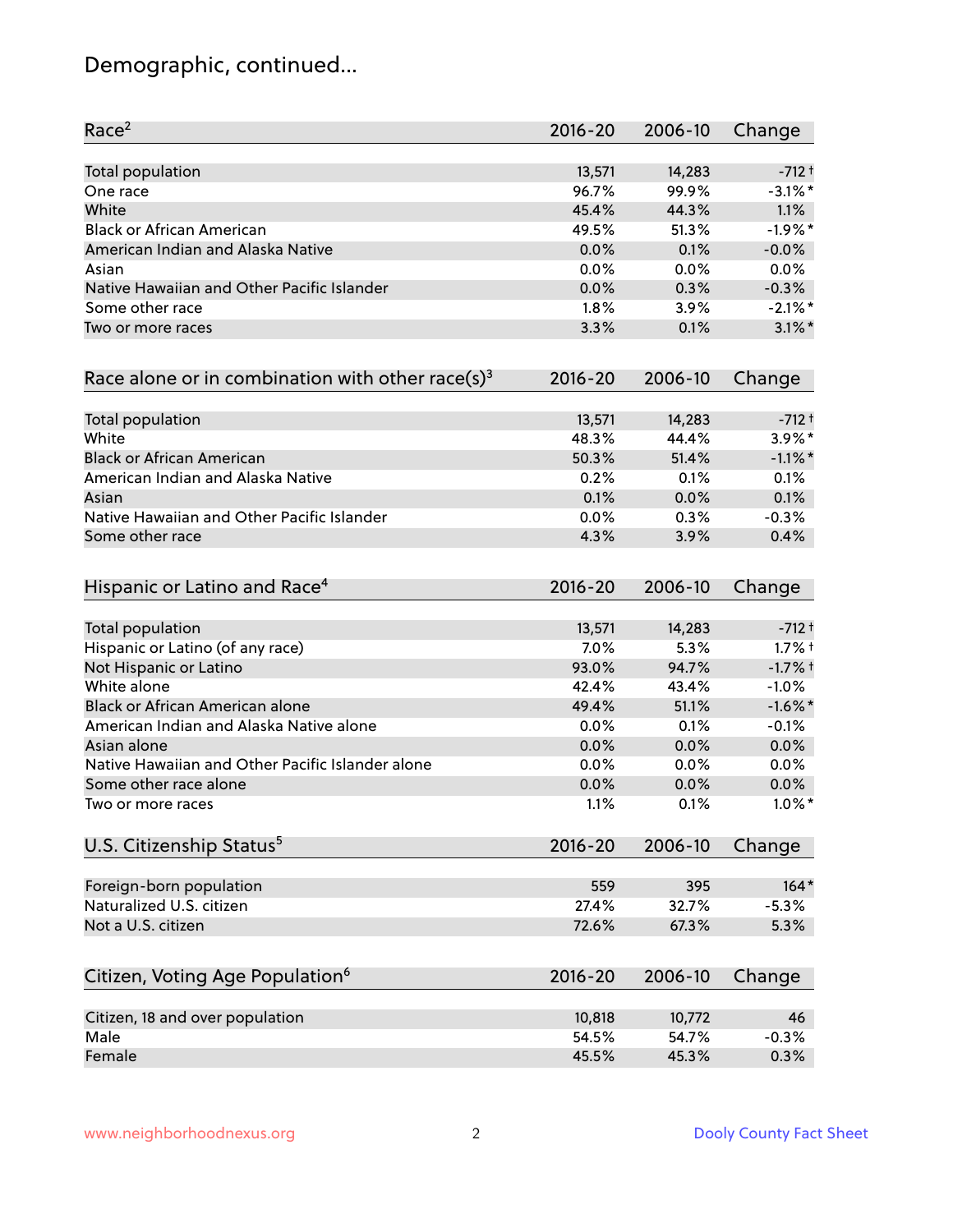#### Economic

| Income <sup>7</sup>                                 | $2016 - 20$ | 2006-10 | Change      |
|-----------------------------------------------------|-------------|---------|-------------|
|                                                     |             |         |             |
| All households                                      | 4,979       | 4,856   | 123         |
| Less than \$10,000                                  | 8.8%        | 19.2%   | $-10.4\%$ * |
| \$10,000 to \$14,999                                | 6.1%        | 6.1%    | $-0.0%$     |
| \$15,000 to \$24,999                                | 10.1%       | 17.4%   | $-7.3\%$ *  |
| \$25,000 to \$34,999                                | 15.3%       | 12.0%   | 3.4%        |
| \$35,000 to \$49,999                                | 11.4%       | 13.3%   | $-1.9%$     |
| \$50,000 to \$74,999                                | 13.9%       | 15.9%   | $-2.0%$     |
| \$75,000 to \$99,999                                | 13.7%       | 9.2%    | 4.5%        |
| \$100,000 to \$149,999                              | 15.4%       | 5.0%    | 10.5%*      |
| \$150,000 to \$199,999                              | 2.2%        | 0.8%    | $1.4\%$ *   |
| \$200,000 or more                                   | 3.0%        | 1.2%    | $1.8\%$ *   |
| Median household income (dollars)                   | 48,039      | 31,038  | 17,001*     |
| Mean household income (dollars)                     | 66,768      | 42,628  | 24,140*     |
| With earnings                                       | 73.4%       | 68.1%   | 5.4%        |
| Mean earnings (dollars)                             | 61,839      | 44,316  | 17,523*     |
| <b>With Social Security</b>                         | 45.1%       | 36.9%   | 8.3%        |
| Mean Social Security income (dollars)               | 17,425      | 13,172  | $4,252*$    |
| With retirement income                              | 25.5%       | 15.3%   | 10.2%*      |
| Mean retirement income (dollars)                    | 32,024      | 25,411  | 6,612       |
| With Supplemental Security Income                   | $9.7\%$     | 9.0%    | 0.6%        |
| Mean Supplemental Security Income (dollars)         | 8,188       | 7,195   | 993         |
| With cash public assistance income                  | 3.2%        | 1.3%    | $1.9\%$ *   |
| Mean cash public assistance income (dollars)        | 2,708       | 3,724   | $-1,016$    |
| With Food Stamp/SNAP benefits in the past 12 months | 18.6%       | 19.0%   | $-0.4%$     |
|                                                     |             |         |             |
| Families                                            | 3,471       | 3,161   | 310         |
| Less than \$10,000                                  | 6.5%        | 11.7%   | $-5.2%$ *   |
| \$10,000 to \$14,999                                | 2.1%        | 6.0%    | $-3.9%$     |
| \$15,000 to \$24,999                                | 9.0%        | 15.8%   | $-6.9\%$ *  |
| \$25,000 to \$34,999                                | 13.4%       | 11.5%   | 1.9%        |
| \$35,000 to \$49,999                                | 13.5%       | 14.0%   | $-0.5%$     |
| \$50,000 to \$74,999                                | 12.6%       | 20.6%   | $-8.0\%$ *  |
| \$75,000 to \$99,999                                | 18.4%       | 11.9%   | $6.5%$ *    |
| \$100,000 to \$149,999                              | 18.1%       | 6.3%    | $11.8\%$ *  |
| \$150,000 to \$199,999                              | 2.6%        | 0.8%    | $1.8\%$ *   |
| \$200,000 or more                                   | 3.8%        | 1.4%    | $2.4\%$ *   |
| Median family income (dollars)                      | 63,509      | 39,622  | 23,887*     |
| Mean family income (dollars)                        | 73,663      | 50,212  | 23,451*     |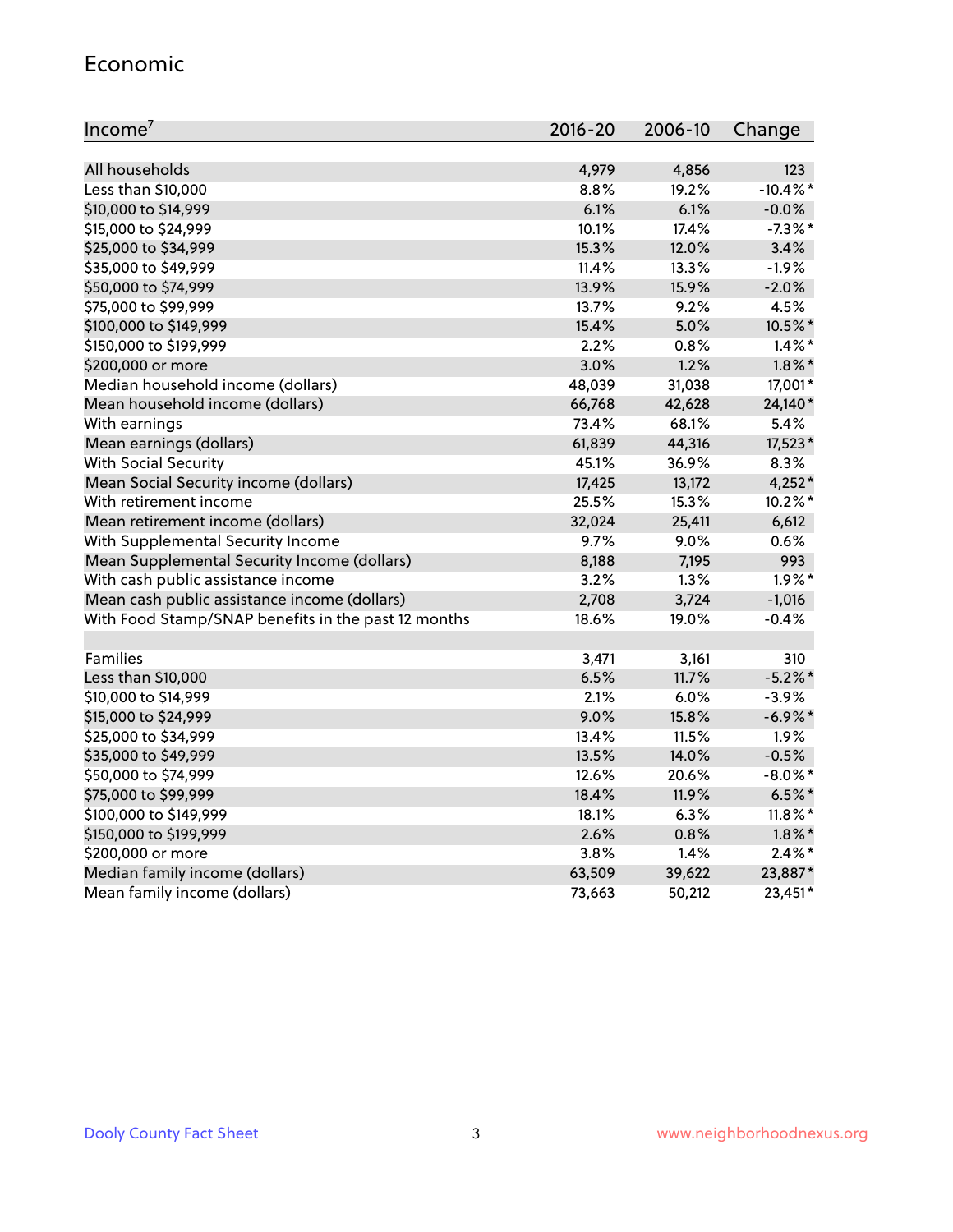### Economic, continued...

| Income, continued <sup>8</sup>                                        | $2016 - 20$ | 2006-10 | Change      |
|-----------------------------------------------------------------------|-------------|---------|-------------|
|                                                                       |             |         |             |
| Nonfamily households                                                  | 1,508       | 1,695   | $-187$      |
| Median nonfamily income (dollars)                                     | 26,536      | 18,328  | 8,208*      |
| Mean nonfamily income (dollars)                                       | 47,832      | 26,455  | 21,377*     |
| Median earnings for workers (dollars)                                 | 29,730      | 23,362  | $6,368*$    |
| Median earnings for male full-time, year-round workers                | 46,068      | 36,344  | 9,724       |
| (dollars)                                                             |             |         |             |
| Median earnings for female full-time, year-round workers<br>(dollars) | 32,571      | 27,557  | $5,014*$    |
|                                                                       |             |         |             |
| Per capita income (dollars)                                           | 25,198      | 14,871  | 10,327*     |
| Families and People Below Poverty Level <sup>9</sup>                  | $2016 - 20$ | 2006-10 | Change      |
|                                                                       |             |         |             |
| <b>All families</b>                                                   | 18.8%       | 21.0%   | $-2.3%$     |
| With related children under 18 years                                  | 36.7%       | 37.0%   | $-0.3%$     |
| With related children under 5 years only                              | 22.0%       | 35.8%   | $-13.9%$    |
| Married couple families                                               | 9.9%        | 6.1%    | 3.8%        |
| With related children under 18 years                                  | 18.9%       | 8.6%    | 10.3%       |
| With related children under 5 years only                              | 0.0%        | 0.0%    | 0.0%        |
| Families with female householder, no husband present                  | 28.8%       | 46.0%   | $-17.2\%$ * |
| With related children under 18 years                                  | 53.4%       | 58.7%   | $-5.3%$     |
| With related children under 5 years only                              | 13.0%       | 63.2%   | $-50.2%$    |
|                                                                       |             |         |             |
| All people                                                            | 22.5%       | 27.1%   | $-4.6%$     |
| Under 18 years                                                        | 47.3%       | 41.9%   | 5.4%        |
| Related children under 18 years                                       | 47.3%       | 41.1%   | 6.2%        |
| Related children under 5 years                                        | 48.2%       | 51.4%   | $-3.2%$     |
| Related children 5 to 17 years                                        | 47.1%       | 36.7%   | 10.4%       |
| 18 years and over                                                     | 16.6%       | 21.5%   | $-4.9%$ *   |
| 18 to 64 years                                                        | 18.7%       | 21.3%   | $-2.5%$     |
| 65 years and over                                                     | 10.6%       | 22.3%   | $-11.7\%$ * |
| People in families                                                    | 21.7%       | 24.1%   | $-2.3%$     |
| Unrelated individuals 15 years and over                               | 26.8%       | 41.0%   | $-14.2\%$ * |
|                                                                       |             |         |             |
| Non-Hispanic white people                                             | 10.4%       | 18.1%   | $-7.8\%$ *  |
| Black or African-American people                                      | 30.3%       | 34.3%   | $-4.0%$     |
| Asian people                                                          | (X)         | (X)     | (X)         |
| Hispanic or Latino people                                             | 44.5%       | 44.5%   | $0.0\%$     |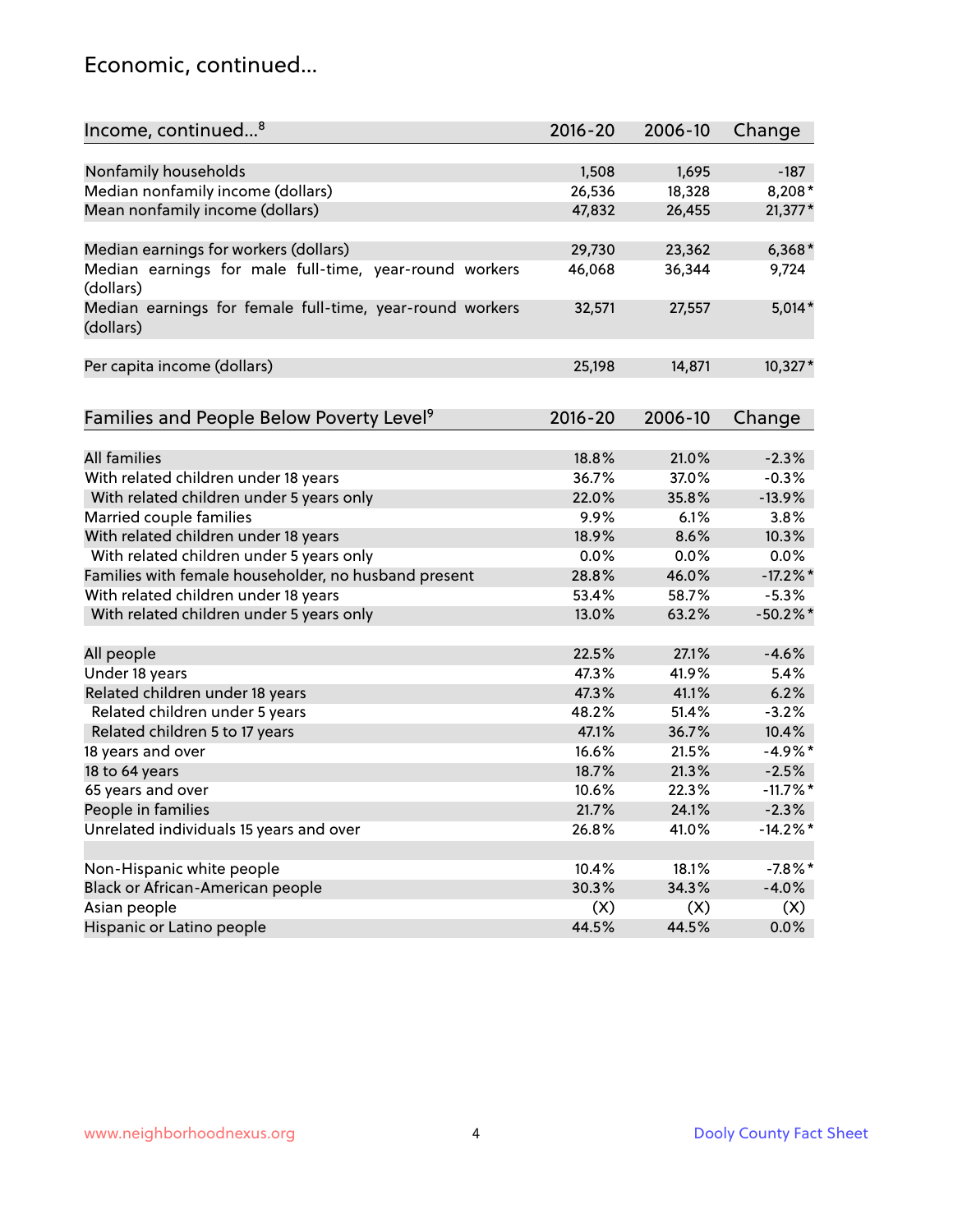# Employment

| Employment Status <sup>10</sup>                                                               | 2010        | 2020    | Change    |
|-----------------------------------------------------------------------------------------------|-------------|---------|-----------|
| In Labor Force                                                                                | 4,925       | 4,960   | 4,960     |
| Unemployment Rate                                                                             | 7.7%        | 11.6%   | $-3.9%$   |
| Industry <sup>11</sup>                                                                        | $2016 - 20$ | 2006-10 | Change    |
|                                                                                               |             |         |           |
| Civilian employed population 16 years and over                                                | 5,075       | 4,373   | 702       |
| Agriculture, forestry, fishing and hunting, and mining                                        | 10.3%       | 8.4%    | 1.9%      |
| Construction                                                                                  | 7.0%        | 6.5%    | 0.5%      |
| Manufacturing                                                                                 | 11.4%       | 15.0%   | $-3.7%$   |
| Wholesale trade                                                                               | 3.5%        | 2.2%    | 1.3%      |
| Retail trade                                                                                  | 6.0%        | 10.5%   | $-4.5%$   |
| Transportation and warehousing, and utilities                                                 | 11.8%       | 5.1%    | $6.8\%$ * |
| Information                                                                                   | 1.0%        | 0.5%    | 0.4%      |
| Finance and insurance, and real estate and rental and leasing                                 | 2.2%        | 4.9%    | $-2.7%$   |
| Professional, scientific, and management, and administrative<br>and waste management services | 9.6%        | 3.8%    | $5.8\%$ * |
| Educational services, and health care and social assistance                                   | 17.7%       | 22.3%   | $-4.5%$   |
| Arts, entertainment, and recreation, and accommodation and<br>food services                   | 7.2%        | 7.5%    | $-0.3%$   |
| Other services, except public administration                                                  | 2.1%        | 4.7%    | $-2.6%$   |
| Public administration                                                                         | 10.1%       | 8.6%    | 1.4%      |
| Occupation <sup>12</sup>                                                                      | $2016 - 20$ | 2006-10 | Change    |
|                                                                                               |             |         |           |
| Civilian employed population 16 years and over                                                | 5,075       | 4,373   | 702       |
| Management, business, science, and arts occupations                                           | 25.7%       | 26.8%   | $-1.1%$   |
| Service occupations                                                                           | 26.0%       | 11.7%   | 14.3%*    |
| Sales and office occupations                                                                  | 14.6%       | 29.8%   | $-15.2%$  |
| Natural<br>resources,<br>construction,<br>and<br>maintenance<br>occupations                   | 9.8%        | 12.2%   | $-2.4%$   |
| Production, transportation, and material moving occupations                                   | 24.0%       | 19.6%   | 4.4%      |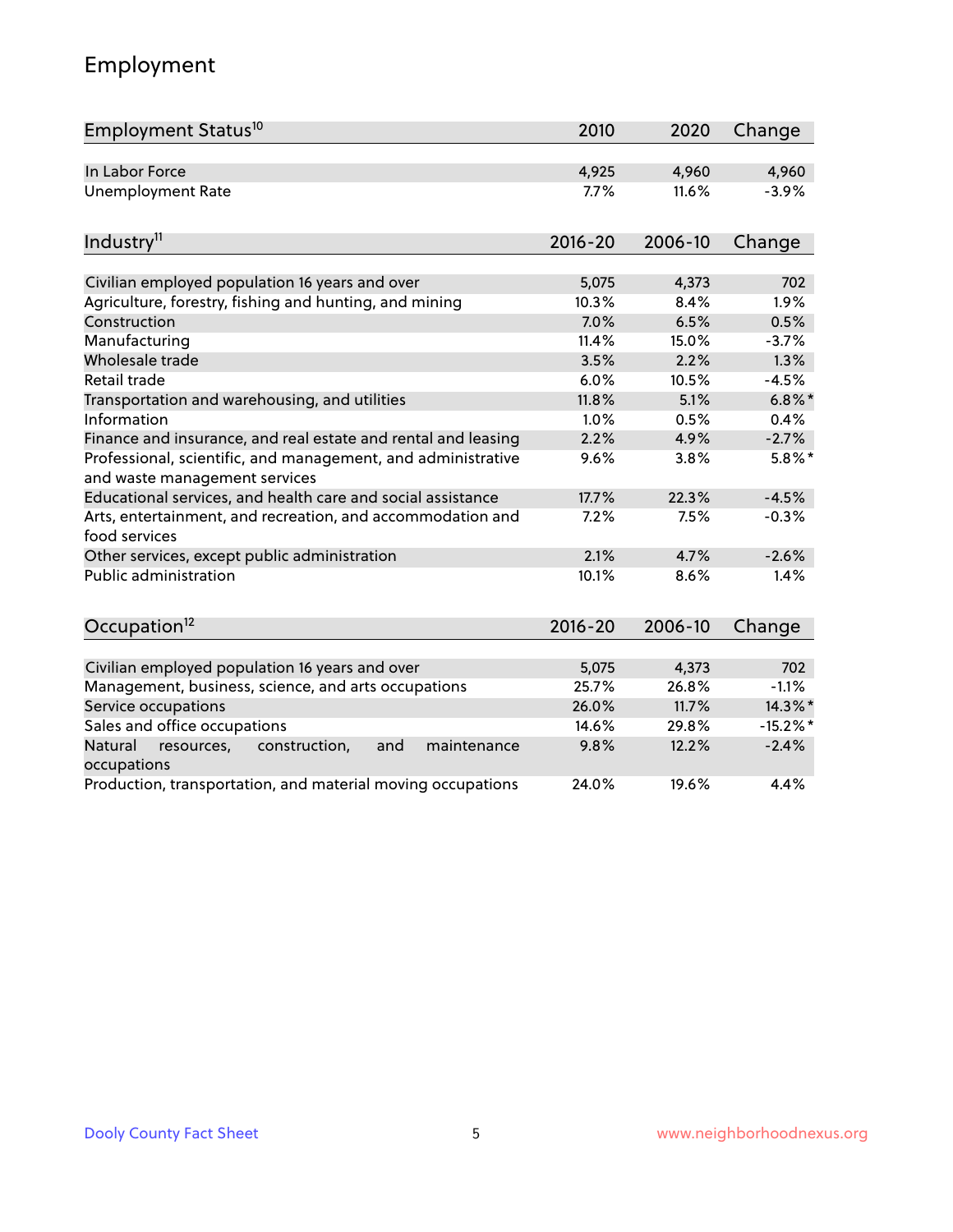# Employment, continued...

| Class of Worker <sup>13</sup>                                                                   | $2016 - 20$ | 2006-10 | Change   |
|-------------------------------------------------------------------------------------------------|-------------|---------|----------|
| Civilian employed population 16 years and over                                                  | 5,075       | 4,373   | 702      |
| Private wage and salary workers                                                                 | 72.4%       | 67.2%   | 5.2%     |
| Government workers                                                                              | 21.5%       | 22.6%   | $-1.1%$  |
| Self-employed in own not incorporated business workers                                          | 6.1%        | 9.5%    | $-3.4%$  |
| <b>Unpaid family workers</b>                                                                    | 0.0%        | 0.7%    | $-0.7%$  |
|                                                                                                 |             |         |          |
| Job Flows <sup>14</sup>                                                                         | 2019        | 2010    | Change   |
| Total Jobs in county                                                                            | 3,599       | 2,969   | 630      |
| Held by residents of county                                                                     | 24.7%       | 36.2%   | $-11.5%$ |
| Held by non-residents of county                                                                 | 75.3%       | 63.8%   | 11.5%    |
|                                                                                                 |             |         |          |
| Jobs by Industry Sector <sup>15</sup>                                                           | 2019        | 2010    | Change   |
|                                                                                                 |             |         |          |
| Total Jobs in county                                                                            | 3,599       | 2,969   | 630      |
| Goods Producing sectors                                                                         | 52.4%       | 42.3%   | 10.1%    |
| Trade, Transportation, and Utilities sectors                                                    | 16.4%       | 18.6%   | $-2.2%$  |
| All Other Services sectors                                                                      | 31.2%       | 39.1%   | $-7.9%$  |
| Total Jobs in county held by county residents                                                   | 890         | 1,075   | $-185$   |
| <b>Goods Producing sectors</b>                                                                  | 31.3%       | 36.1%   | $-4.7%$  |
| Trade, Transportation, and Utilities sectors                                                    | 17.1%       | 19.3%   | $-2.2%$  |
| All Other Services sectors                                                                      | 51.6%       | 44.7%   | 6.9%     |
|                                                                                                 |             |         |          |
| Jobs by Earnings <sup>16</sup>                                                                  | 2019        | 2010    | Change   |
|                                                                                                 | 3,599       | 2,969   | 630      |
| Total Jobs in county                                                                            | 20.4%       | 24.9%   | $-4.6%$  |
| Jobs with earnings \$1250/month or less                                                         | 52.7%       | 57.2%   | $-4.4%$  |
| Jobs with earnings \$1251/month to \$3333/month<br>Jobs with earnings greater than \$3333/month |             |         |          |
|                                                                                                 | 26.9%       | 17.9%   | 9.0%     |
| Total Jobs in county held by county residents                                                   | 890         | 1,075   | $-185$   |
| Jobs with earnings \$1250/month or less                                                         | 27.8%       | 31.8%   | $-4.1%$  |
| Jobs with earnings \$1251/month to \$3333/month                                                 | 48.5%       | 52.3%   | $-3.7\%$ |
| Jobs with earnings greater than \$3333/month                                                    | 23.7%       | 15.9%   | 7.8%     |
|                                                                                                 |             |         |          |
| Jobs by Age of Worker <sup>17</sup>                                                             | 2019        | 2010    | Change   |
|                                                                                                 |             |         |          |
| Total Jobs in county                                                                            | 3,599       | 2,969   | 630      |
| Jobs with workers age 29 or younger                                                             | 20.7%       | 19.1%   | 1.6%     |
| Jobs with workers age 30 to 54                                                                  | 55.2%       | 58.5%   | $-3.3%$  |
| Jobs with workers age 55 or older                                                               | 24.1%       | 22.3%   | 1.7%     |
| Total Jobs in county held by county residents                                                   | 890         | 1,075   | $-185$   |
| Jobs with workers age 29 or younger                                                             | 13.9%       | 18.0%   | $-4.1%$  |
| Jobs with workers age 30 to 54                                                                  | 51.3%       | 51.2%   | 0.2%     |
| Jobs with workers age 55 or older                                                               | 34.7%       | 30.8%   | 3.9%     |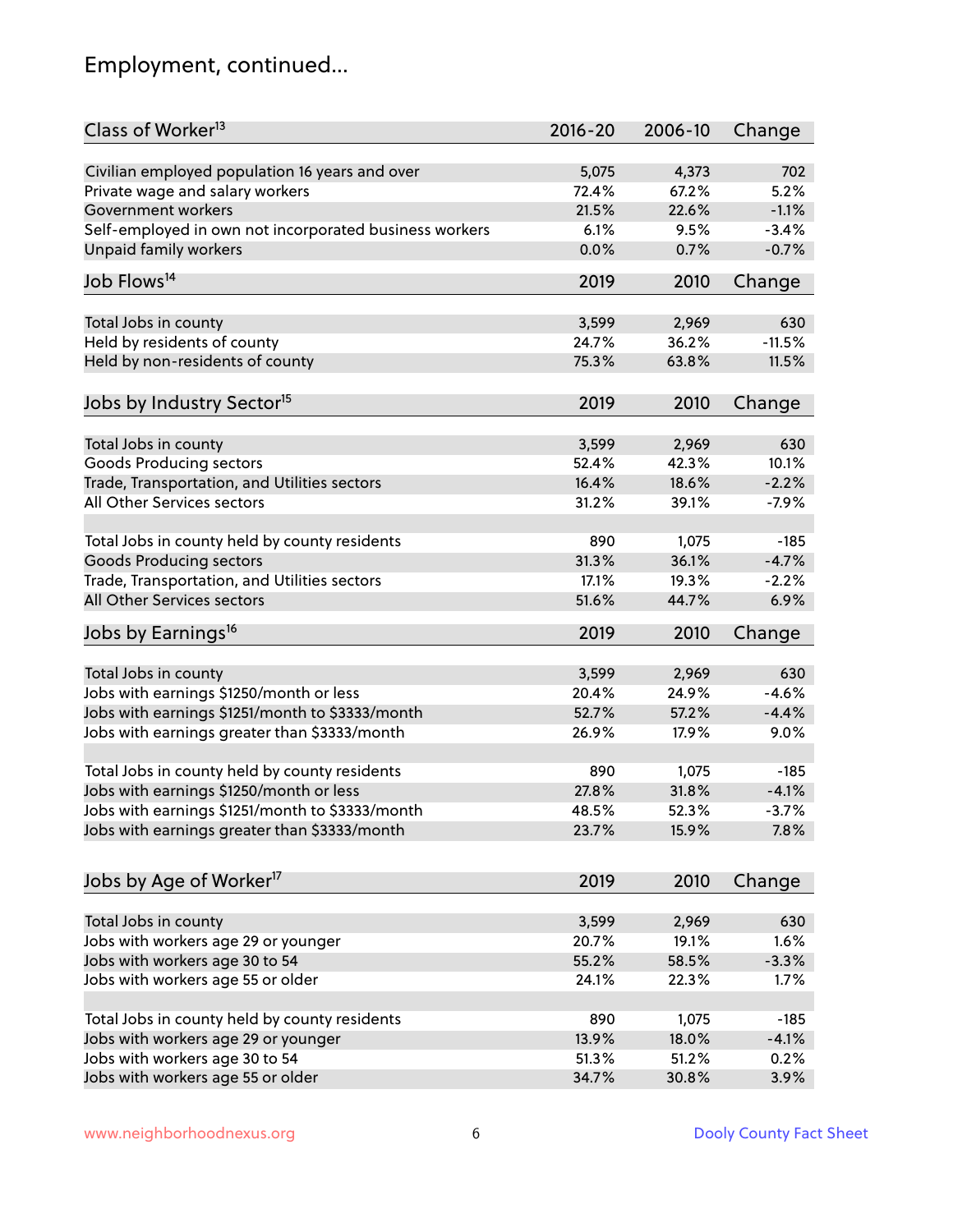#### Education

| Early Learning <sup>18</sup>                        |             |         | 2022       |
|-----------------------------------------------------|-------------|---------|------------|
| Licensed Capacity of Early Learning Centers         |             |         | 89         |
| Licenced capacity per 1,000 children ages 0-4       |             |         | 168.2      |
| School Enrollment <sup>19</sup>                     | 2022        | 2010    | Change     |
|                                                     |             |         |            |
| <b>Enrolled in Public School</b>                    | 1,126       | 1,441   | $-315$     |
| White                                               | 9.0%        | 9.9%    | $-0.9%$    |
| <b>Black or African-American</b>                    | 67.5%       | 74.4%   | $-6.9%$    |
| Asian                                               | 0.4%        | 0.0%    | 0.4%       |
| <b>Native American</b>                              | 0.3%        | 0.0%    | 0.3%       |
| Pacific Islander                                    | 0.0%        | 0.0%    | 0.0%       |
| <b>Biracial or Multi-Racial</b>                     | 1.9%        | 0.0%    | 1.9%       |
| Hispanic or Latino                                  | 21.0%       | 13.3%   | 7.7%       |
| Georgia Milestones: 3rd Grade Reading <sup>20</sup> |             |         | 2019       |
| <b>Number of Students Tested</b>                    |             |         |            |
|                                                     |             |         | 97         |
| Proficient or Distinguished                         |             |         | 18.6%      |
| Georgia Milestones: 8th Grade Math <sup>21</sup>    |             |         | 2019       |
| <b>Number of Students Tested</b>                    |             |         | 82         |
| Proficient or Distinguished                         |             |         | 6.1%       |
| Graduation Rates <sup>22</sup>                      | 2021        | 2012    | Change     |
|                                                     |             |         |            |
| Cohort                                              | 98          | 95      | 3          |
| <b>High School Graduation Rate</b>                  | 87.8%       | 58.9%   | 28.8%      |
| Educational Attainment <sup>23</sup>                | $2016 - 20$ | 2006-10 | Change     |
| Population 25 years and over                        | 9,910       | 9,724   | 186*       |
| Less than 9th grade                                 | 5.8%        | 11.2%   | $-5.3\%$ * |
| 9th to 12th grade, no diploma                       | 13.7%       | 19.1%   | $-5.4\%$ * |
|                                                     | 42.0%       | 40.7%   | 1.4%       |
| High school graduate (includes equivalency)         | 18.7%       | 13.5%   |            |
| Some college, no degree                             |             |         | $5.2\%$ *  |
| Associate's degree                                  | 6.8%        | 6.0%    | 0.9%       |
| Bachelor's degree                                   | 8.3%        | 5.9%    | 2.5%       |
| Graduate or professional degree                     | 4.6%        | 3.7%    | 0.9%       |
| Percent high school graduate or higher              | 80.5%       | 69.7%   | 10.8%*     |
| Percent bachelor's degree or higher                 | 12.9%       | 9.6%    | 3.4%       |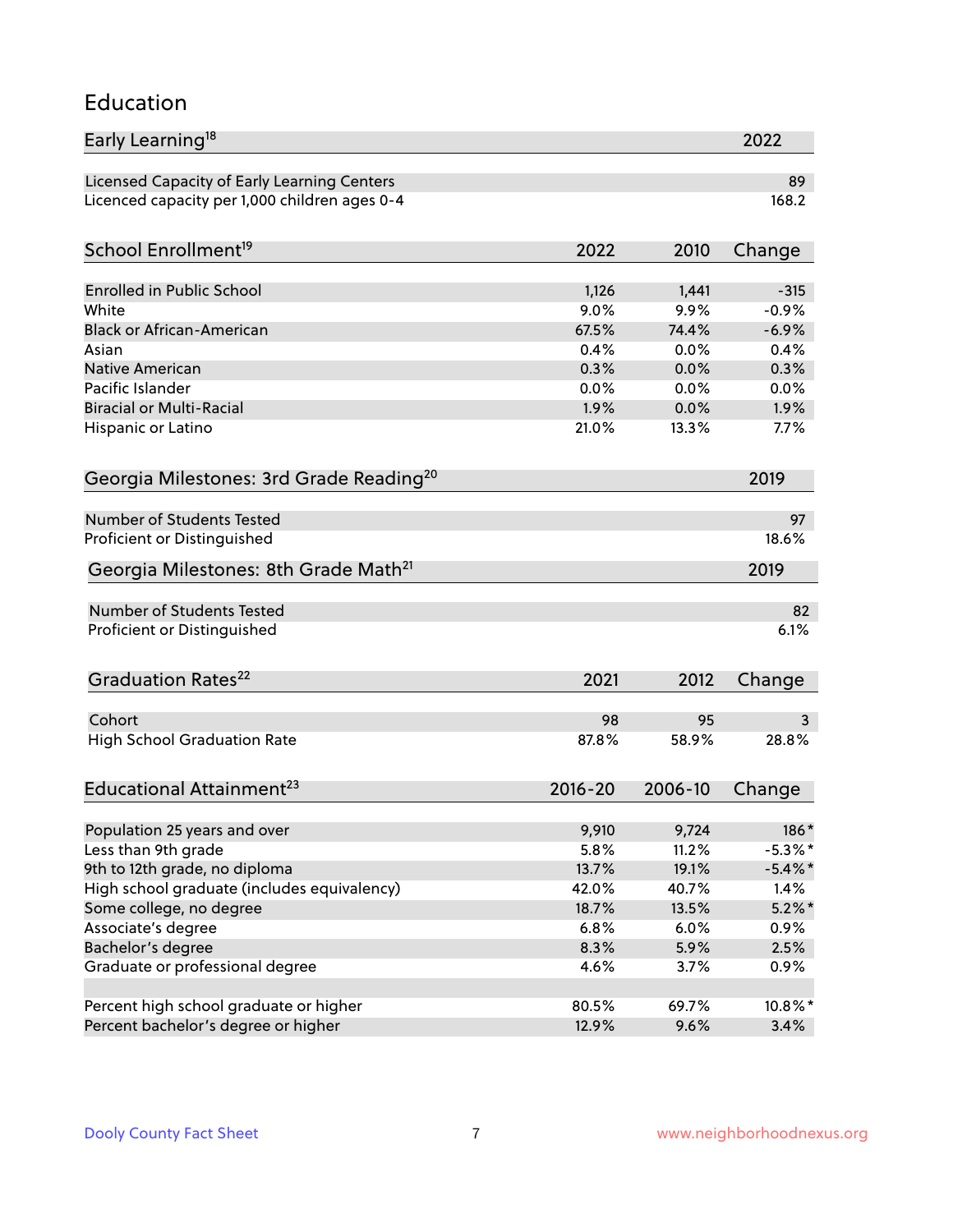### Housing

| Households by Type <sup>24</sup>                     | 2016-20     | 2006-10      | Change     |
|------------------------------------------------------|-------------|--------------|------------|
|                                                      |             |              |            |
| <b>Total households</b>                              | 4,979       | 4,856        | 123        |
| Family households (families)                         | 69.7%       | 65.1%        | 4.6%       |
| With own children under 18 years                     | 25.4%       | 27.2%        | $-1.8%$    |
| Married-couple family                                | 45.4%       | 38.3%        | 7.1%       |
| With own children of the householder under 18 years  | 15.4%       | 12.8%        | 2.6%       |
| Male householder, no wife present, family            | 3.4%        | 4.9%         | $-1.5%$    |
| With own children of the householder under 18 years  | 2.4%        | 2.0%         | 0.4%       |
| Female householder, no husband present, family       | 21.0%       | 21.9%        | $-1.0%$    |
| With own children of the householder under 18 years  | 7.6%        | 12.4%        | $-4.8\%$ * |
| Nonfamily households                                 | 30.3%       | 34.9%        | $-4.6%$    |
| Householder living alone                             | 26.4%       | 31.3%        | $-4.9%$    |
| 65 years and over                                    | 13.9%       | 13.3%        | 0.6%       |
| Households with one or more people under 18 years    | 29.7%       | 33.0%        | $-3.3%$    |
| Households with one or more people 65 years and over | 35.9%       | 29.7%        | $6.2\%$    |
|                                                      |             |              |            |
| Average household size                               | 2.43        | 2.41         | 0.03       |
| Average family size                                  | 2.94        | 3.02         | $-0.08$    |
| Housing Occupancy <sup>25</sup>                      | $2016 - 20$ | 2006-10      | Change     |
|                                                      |             |              |            |
| Total housing units                                  | 6,226       | 5,983        | 243        |
| Occupied housing units                               | 80.0%       | 81.2%        | $-1.2%$    |
| Vacant housing units                                 | 20.0%       | 18.8%        | 1.2%       |
|                                                      | 0.5         | 1.8          | $-1.2$     |
| Homeowner vacancy rate<br>Rental vacancy rate        | 3.1         | 6.3          | $-3.2$     |
|                                                      |             |              |            |
| Units in Structure <sup>26</sup>                     | 2016-20     | 2006-10      | Change     |
| Total housing units                                  | 6,226       | 5,983        | 243        |
| 1-unit, detached                                     | 69.1%       | 60.8%        | $8.3\%$ *  |
|                                                      |             |              |            |
| 1-unit, attached                                     | 0.6%        | 1.7%<br>2.7% | $-1.1%$    |
| 2 units                                              | 0.8%        |              | $-1.9%$    |
| 3 or 4 units                                         | 3.5%        | 2.6%         | 0.9%       |
| 5 to 9 units                                         | 0.8%        | 2.1%         | $-1.2%$    |
| 10 to 19 units                                       | 0.0%        | 0.4%         | $-0.4%$    |
| 20 or more units                                     | 0.0%        | 0.7%         | $-0.7%$    |
| Mobile home                                          | 25.1%       | 29.1%        | $-4.0%$    |
| Boat, RV, van, etc.                                  | 0.0%        | $0.0\%$      | $0.0\%$    |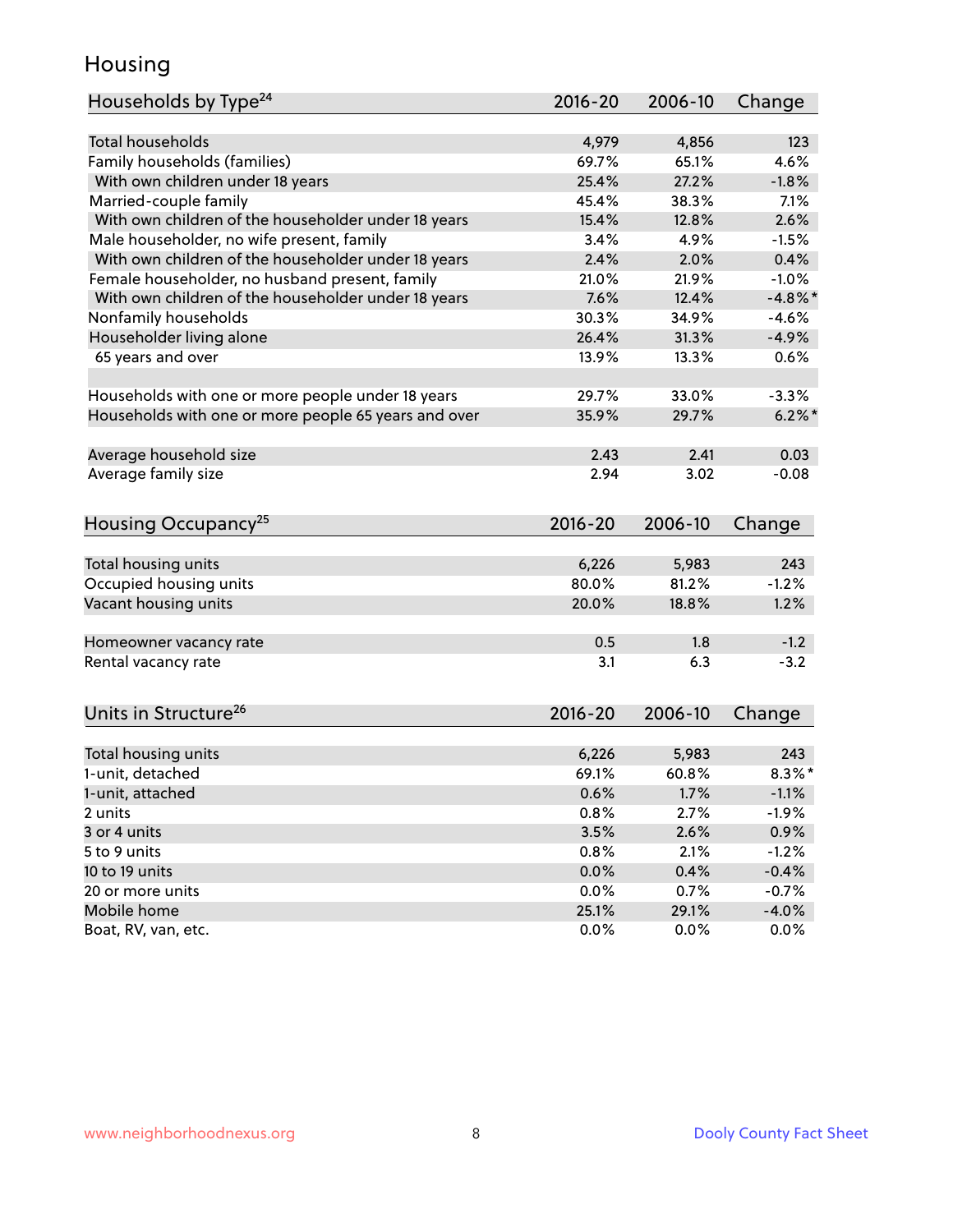# Housing, Continued...

| Year Structure Built <sup>27</sup>             | 2016-20        | 2006-10        | Change      |
|------------------------------------------------|----------------|----------------|-------------|
| Total housing units                            | 6,226          | 5,983          | 243         |
| Built 2014 or later                            | 0.0%           | (X)            | (X)         |
| Built 2010 to 2013                             | 3.5%           | (X)            | (X)         |
| Built 2000 to 2009                             | 7.8%           | 3.4%           | 4.4%*       |
| Built 1990 to 1999                             | 17.3%          | 21.9%          | $-4.6%$     |
| Built 1980 to 1989                             | 10.1%          | 13.1%          | $-3.0%$     |
| Built 1970 to 1979                             | 25.1%          | 14.5%          | 10.6%*      |
| Built 1960 to 1969                             | 11.2%          | 16.5%          | $-5.3%$ *   |
| Built 1950 to 1959                             | 10.2%          | 8.1%           | 2.1%        |
| Built 1940 to 1949                             | 3.5%           | 7.3%           | $-3.8\%$ *  |
| Built 1939 or earlier                          | 11.3%          | 15.1%          | $-3.9\%$ *  |
| Housing Tenure <sup>28</sup>                   | 2016-20        | 2006-10        | Change      |
|                                                |                |                |             |
| Occupied housing units                         | 4,979<br>70.9% | 4,856<br>66.9% | 123<br>4.0% |
| Owner-occupied                                 | 29.1%          | 33.1%          | $-4.0%$     |
| Renter-occupied                                |                |                |             |
| Average household size of owner-occupied unit  | 2.27           | 2.38           | $-0.12$     |
| Average household size of renter-occupied unit | 2.83           | 2.45           | 0.38        |
| Residence 1 Year Ago <sup>29</sup>             | 2016-20        | 2006-10        | Change      |
| Population 1 year and over                     | 13,441         | 14,113         | $-672*$     |
| Same house                                     | 86.0%          | 87.1%          | $-1.1%$     |
| Different house in the U.S.                    | 13.8%          | 12.9%          | 0.9%        |
| Same county                                    | 6.3%           | 7.1%           | $-0.8%$     |
| Different county                               | 7.5%           | 5.8%           | 1.7%        |
| Same state                                     | 6.9%           | 5.6%           | 1.3%        |
| Different state                                | 0.7%           | 0.2%           | 0.4%        |
| Abroad                                         | 0.2%           | 0.0%           | 0.2%        |
| Value of Housing Unit <sup>30</sup>            | 2016-20        | 2006-10        | Change      |
|                                                |                |                |             |
| Owner-occupied units                           | 3,530          | 3,248          | 282         |
| Less than \$50,000                             | 26.8%          | 36.7%          | $-9.9%$ *   |
| \$50,000 to \$99,999                           | 34.9%          | 37.5%          | $-2.6%$     |
| \$100,000 to \$149,999                         | 15.6%          | 13.7%          | 1.9%        |
| \$150,000 to \$199,999                         | 12.2%          | 8.7%           | 3.4%        |
| \$200,000 to \$299,999                         | 6.0%           | 2.3%           | $3.7\%$ *   |
| \$300,000 to \$499,999                         | 3.9%           | 0.7%           | $3.3\%$ *   |
| \$500,000 to \$999,999                         | 0.3%           | 0.5%           | $-0.2%$     |
| \$1,000,000 or more                            | 0.3%           | 0.0%           | 0.3%        |
| Median (dollars)                               | 81,400         | 66,000         | $15,400*$   |
| Mortgage Status <sup>31</sup>                  | $2016 - 20$    | 2006-10        | Change      |
| Owner-occupied units                           | 3,530          | 3,248          | 282         |
| Housing units with a mortgage                  | 35.0%          | 44.0%          | $-9.0\%$ *  |
| Housing units without a mortgage               | 65.0%          | 56.0%          | $9.0\%$ *   |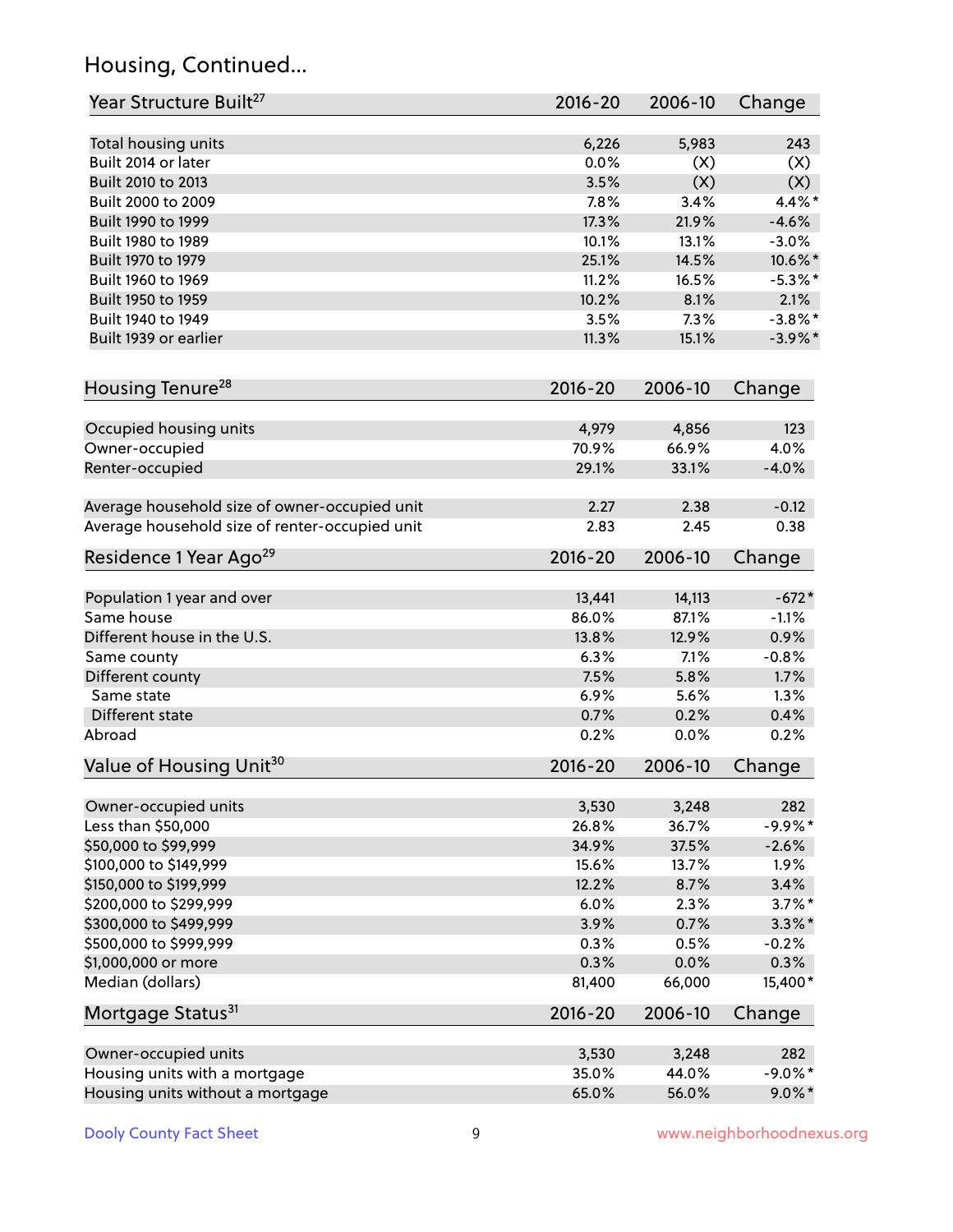# Housing, Continued...

| Selected Monthly Owner Costs <sup>32</sup>                                            | 2016-20     | 2006-10 | Change      |
|---------------------------------------------------------------------------------------|-------------|---------|-------------|
| Housing units with a mortgage                                                         | 1,236       | 1,428   | $-192$      |
| Less than \$300                                                                       | 0.0%        | 1.1%    | $-1.1%$     |
| \$300 to \$499                                                                        | 0.3%        | 8.3%    | $-7.9%$ *   |
| \$500 to \$999                                                                        | 51.2%       | 61.7%   | $-10.5%$ *  |
| \$1,000 to \$1,499                                                                    | 29.9%       | 20.9%   | 8.9%*       |
| \$1,500 to \$1,999                                                                    | 6.5%        | 6.3%    | 0.2%        |
| \$2,000 to \$2,999                                                                    | 12.1%       | 0.8%    | 11.4%       |
| \$3,000 or more                                                                       | 0.0%        | 1.0%    | $-1.0%$     |
| Median (dollars)                                                                      | 983         | 840     | $143*$      |
| Housing units without a mortgage                                                      | 2,294       | 1,820   | 474*        |
| Less than \$150                                                                       | 1.6%        | 8.6%    | $-7.1\%$ *  |
| \$150 to \$249                                                                        | 11.4%       | 25.5%   | $-14.1\%$ * |
| \$250 to \$349                                                                        | 21.6%       | 25.7%   | $-4.1%$     |
| \$350 to \$499                                                                        | 39.0%       | 18.0%   | 21.0%*      |
| \$500 to \$699                                                                        | 15.8%       | 18.0%   | $-2.2%$     |
| \$700 or more                                                                         | 10.7%       | 4.2%    | $6.5\%$ *   |
| Median (dollars)                                                                      | 406         | 298     | $108*$      |
| Selected Monthly Owner Costs as a Percentage of<br>Household Income <sup>33</sup>     | $2016 - 20$ | 2006-10 | Change      |
| Housing units with a mortgage (excluding units where<br>SMOCAPI cannot be computed)   | 1,236       | 1,411   | $-175$      |
| Less than 20.0 percent                                                                | 60.3%       | 42.5%   | 17.8%*      |
| 20.0 to 24.9 percent                                                                  | 12.5%       | 18.4%   | $-5.8%$     |
| 25.0 to 29.9 percent                                                                  | 6.9%        | 8.9%    | $-2.1%$     |
| 30.0 to 34.9 percent                                                                  | 4.4%        | 5.0%    | $-0.5%$     |
| 35.0 percent or more                                                                  | 15.9%       | 25.3%   | $-9.4%$ *   |
| Not computed                                                                          | $\pmb{0}$   | 17      | $-17$       |
| Housing unit without a mortgage (excluding units where<br>SMOCAPI cannot be computed) | 2,286       | 1,773   | $513*$      |
| Less than 10.0 percent                                                                | 49.7%       | 47.0%   | 2.7%        |
| 10.0 to 14.9 percent                                                                  | 13.1%       | 15.1%   | $-2.0%$     |
| 15.0 to 19.9 percent                                                                  | 10.5%       | 13.3%   | $-2.8%$     |
| 20.0 to 24.9 percent                                                                  | 7.1%        | 4.2%    | 2.9%        |
| 25.0 to 29.9 percent                                                                  | 5.9%        | 5.0%    | 0.9%        |
| 30.0 to 34.9 percent                                                                  | 2.8%        | 6.1%    | $-3.2%$     |
| 35.0 percent or more                                                                  | 10.8%       | 9.4%    | 1.5%        |
| Not computed                                                                          | $\bf 8$     | 47      | $-39$       |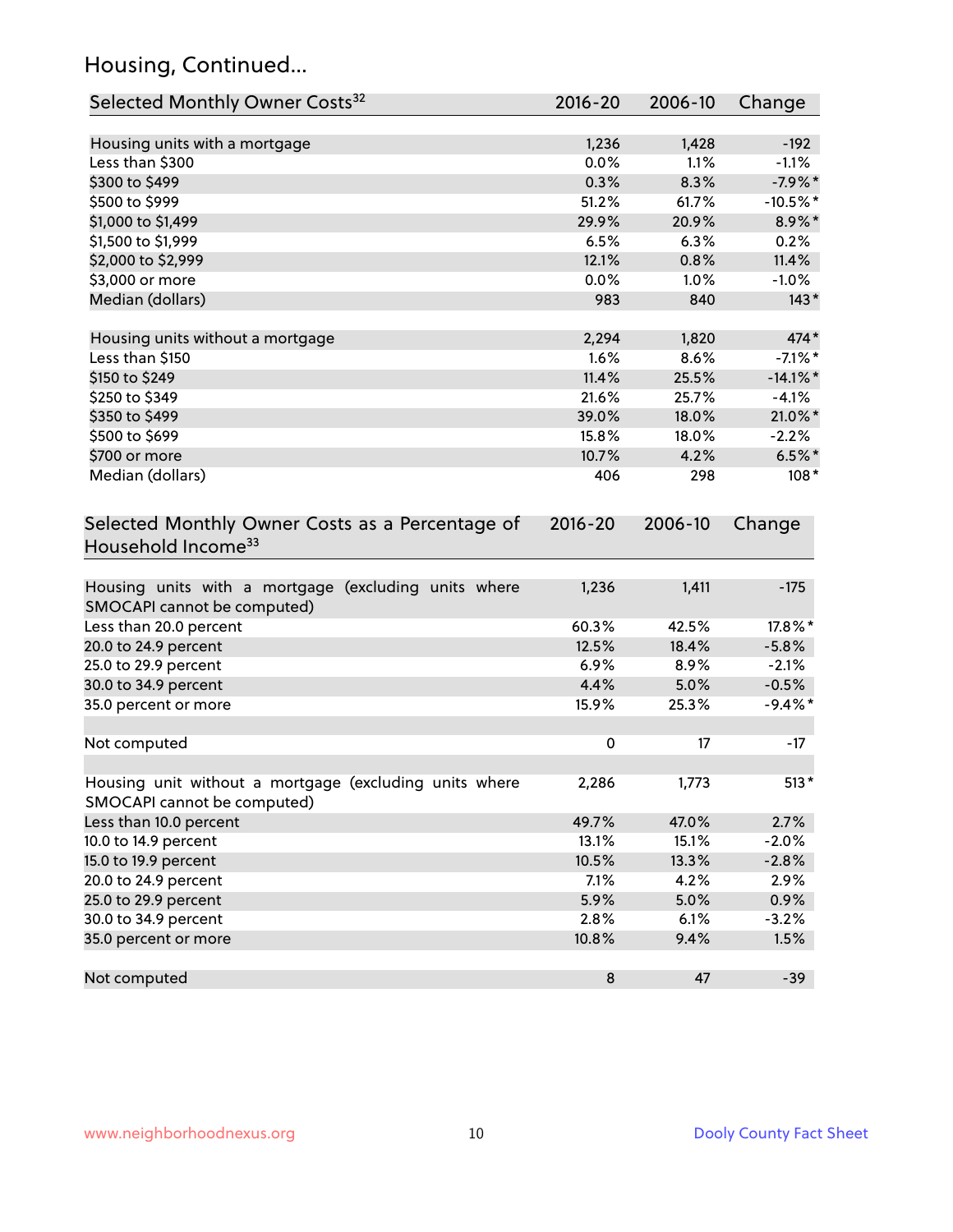#### Housing, Continued...

20.0 to 24.9 percent

35.0 percent or more

| Gross Rent <sup>34</sup>                                                       | 2016-20     | $2006 - 10$ | Change   |
|--------------------------------------------------------------------------------|-------------|-------------|----------|
|                                                                                |             |             |          |
| Occupied units paying rent                                                     | 1,288       | 1,411       | $-123$   |
| Less than \$200                                                                | 2.1%        | 8.8%        | $-6.7%$  |
| \$200 to \$499                                                                 | 26.9%       | 42.4%       | $-15.5%$ |
| \$500 to \$749                                                                 | 47.7%       | 31.8%       | 15.8%*   |
| \$750 to \$999                                                                 | 20.4%       | 17.0%       | 3.4%     |
| \$1,000 to \$1,499                                                             | $3.0\%$     | $0.0\%$     | $3.0\%$  |
| \$1,500 to \$1,999                                                             | 0.0%        | 0.0%        | 0.0%     |
| \$2,000 or more                                                                | 0.0%        | $0.0\%$     | $0.0\%$  |
| Median (dollars)                                                               | 626         | 493         | $133*$   |
| No rent paid                                                                   | 161         | 197         | $-36$    |
| Gross Rent as a Percentage of Household Income <sup>35</sup>                   | $2016 - 20$ | 2006-10     | Change   |
|                                                                                |             |             |          |
| Occupied units paying rent (excluding units where GRAPI<br>cannot be computed) | 1,260       | 1,305       | $-45$    |
| Less than 15.0 percent                                                         | 22.8%       | 16.6%       | 6.1%     |
| 15.0 to 19.9 percent                                                           | 15.1%       | 9.1%        | 6.0%     |
| 20.0 to 24.9 percent                                                           | 22.7%       | 12.4%       | $10.3\%$ |

25.0 to 29.9 percent 10.2% 7.2% 3.0% 30.0 to 34.9 percent 2.3% 7.8% -5.5%

Not computed and the set of the set of the set of the set of the set of the set of the set of the set of the set of the set of the set of the set of the set of the set of the set of the set of the set of the set of the set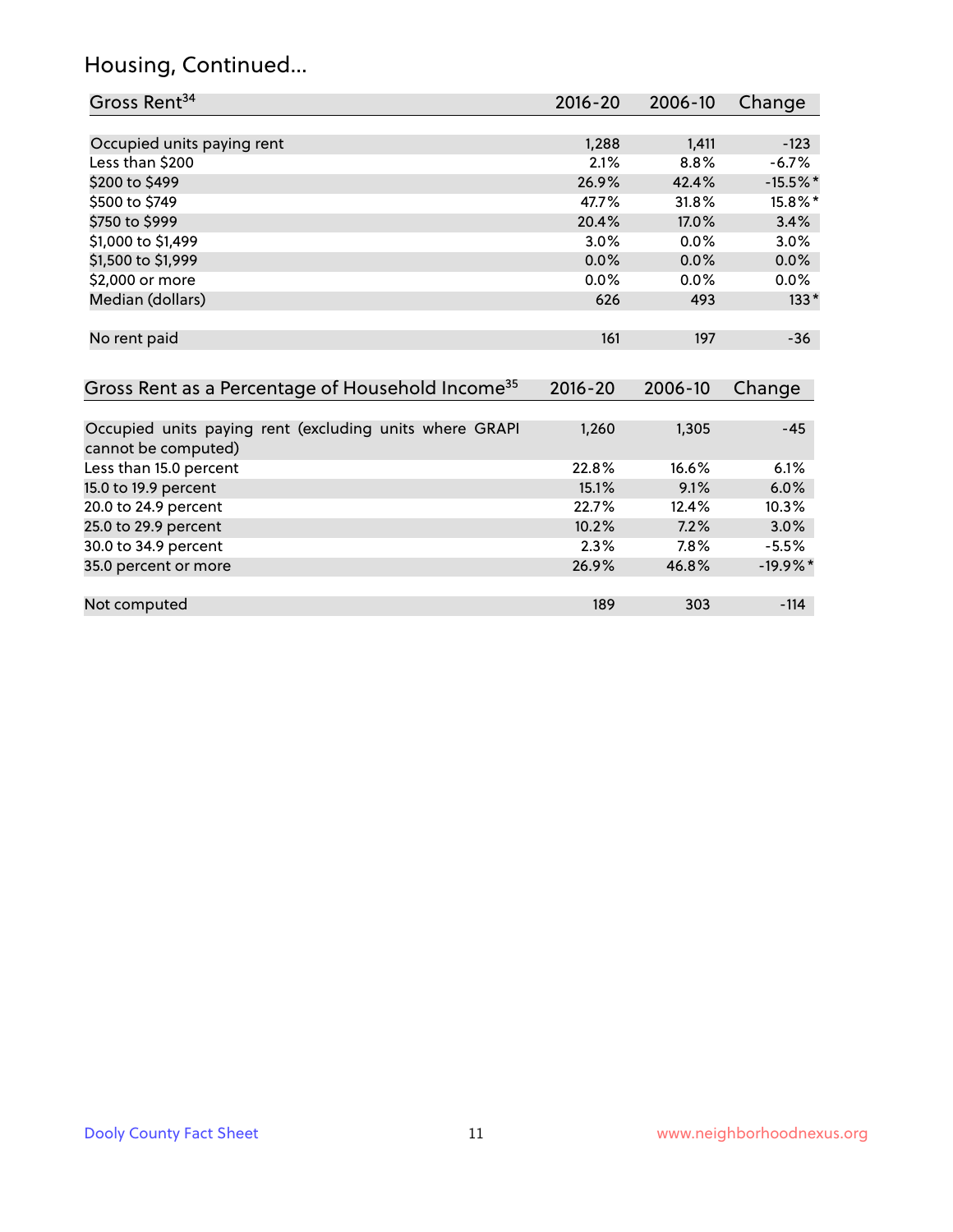# Community Involvement

| Voter Registration and Turnout <sup>36</sup> | 2020  |
|----------------------------------------------|-------|
|                                              |       |
| Active registered voters                     | 5.912 |
| Number voted in Presidential election        | 4.061 |
| Percent voted in Presidential election       | 68.7% |

## Transportation

| Commuting to Work <sup>37</sup>           | 2016-20     | 2006-10 | Change    |
|-------------------------------------------|-------------|---------|-----------|
|                                           |             |         |           |
| Workers 16 years and over                 | 4,942       | 4,295   | 647       |
| Car, truck, or van - drove alone          | 80.3%       | 89.1%   | $-8.8%$   |
| Car, truck, or van - carpooled            | 12.3%       | 7.6%    | 4.7%      |
| Public transportation (excluding taxicab) | 2.7%        | 0.0%    | 2.7%      |
| Walked                                    | 1.3%        | 0.3%    | $1.0\%$ * |
| Other means                               | 0.8%        | $1.3\%$ | $-0.5%$   |
| Worked at home                            | 2.7%        | 1.7%    | 0.9%      |
|                                           |             |         |           |
| Mean travel time to work (minutes)        | 22.4        | 19.0    | 3.4       |
|                                           |             |         |           |
| Vehicles Available <sup>38</sup>          | $2016 - 20$ | 2006-10 | Change    |
|                                           |             |         |           |
| Occupied housing units                    | 4,979       | 4,856   | 123       |
| No vehicles available                     | 9.2%        | 9.7%    | $-0.5%$   |
| 1 vehicle available                       | 34.7%       | 39.4%   | $-4.7%$ * |
| 2 vehicles available                      | 31.1%       | 33.5%   | $-2.4%$   |
| 3 or more vehicles available              | 25.0%       | 17.5%   | $7.6\%$   |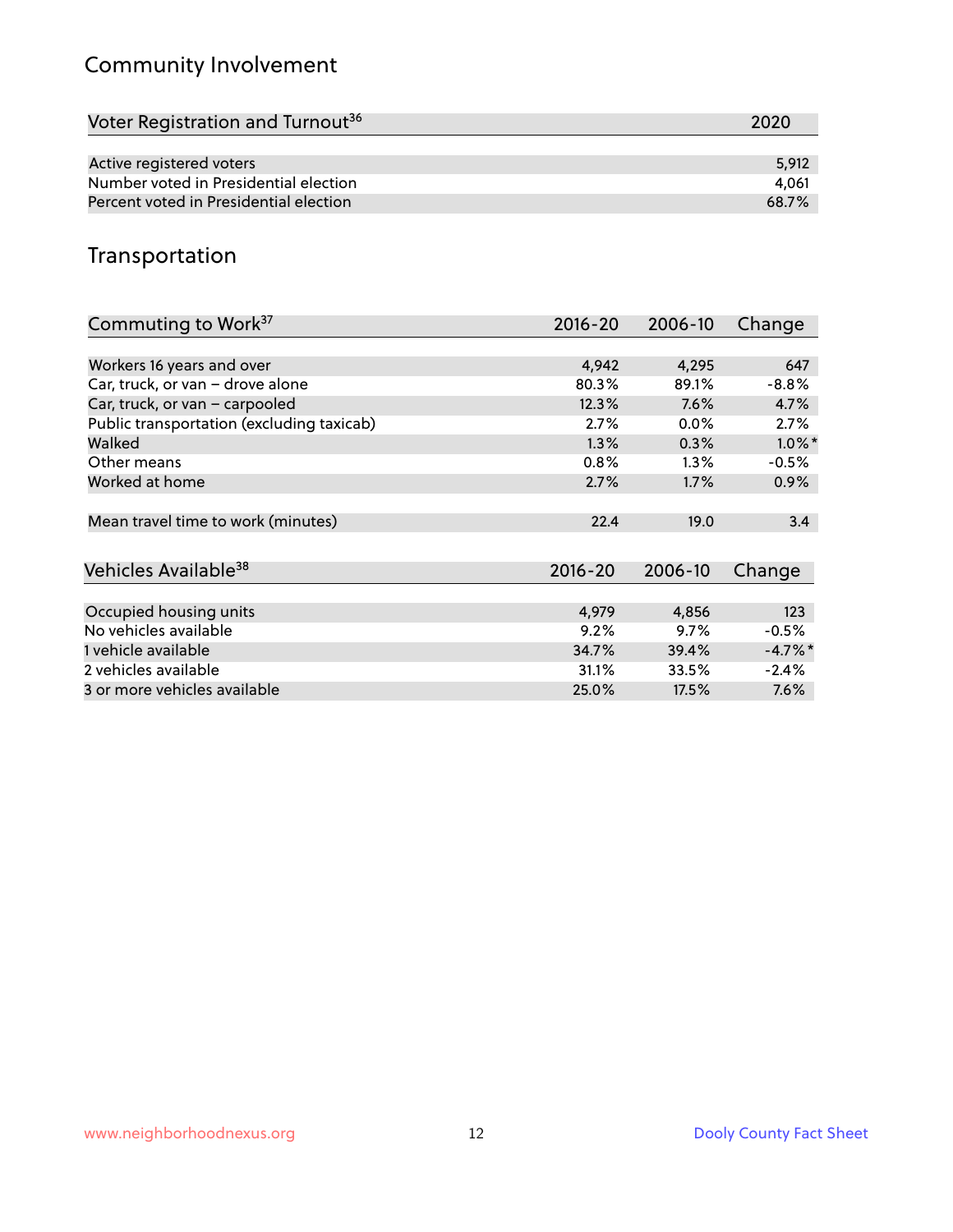#### Health

| Health Insurance coverage <sup>39</sup> | 2016-20 |
|-----------------------------------------|---------|
|-----------------------------------------|---------|

| Civilian Noninstitutionalized Population                | 12,105 |
|---------------------------------------------------------|--------|
| With health insurance coverage                          | 83.8%  |
| With private health insurance coverage                  | 56.7%  |
| With public health coverage                             | 41.1%  |
| No health insurance coverage                            | 16.2%  |
| Civilian Noninstitutionalized Population Under 19 years | 2,630  |
| No health insurance coverage                            | 13.5%  |
| Civilian Noninstitutionalized Population 19 to 64 years | 6,873  |
| In labor force:                                         | 4,788  |
| Employed:                                               | 4,420  |
| With health insurance coverage                          | 77.9%  |
| With private health insurance coverage                  | 20.9%  |
| With public coverage                                    | 3.6%   |
| No health insurance coverage                            | 22.1%  |
| Unemployed:                                             | 368    |
| With health insurance coverage                          | 27.2%  |
| With private health insurance coverage                  | 20.9%  |
| With public coverage                                    | 7.6%   |
| No health insurance coverage                            | 72.8%  |
| Not in labor force:                                     | 2,085  |
| With health insurance coverage                          | 82.5%  |
| With private health insurance coverage                  | 42.9%  |
| With public coverage                                    | 49.8%  |
| No health insurance coverage                            | 17.5%  |

| <b>Health Factors</b> |      | <b>Most Recent</b> |
|-----------------------|------|--------------------|
|                       | $ -$ |                    |

| Premature Death (YPLL before age 75 per 100,000 population, age-adjusted) <sup>40</sup> | 11,503.4 |
|-----------------------------------------------------------------------------------------|----------|
| Average number of Physically Unhealthy Days <sup>41</sup>                               | 5.2      |
| Average number of Mentally Unhealthy Days <sup>42</sup>                                 | 5.5      |
| Low Birthweight Births <sup>43</sup>                                                    | 16.1%    |
| Diabetes Prevalence <sup>44</sup>                                                       | 15.2%    |
| HIV Prevalence (per 100,000 population) <sup>45</sup>                                   | 503.9    |
| Rate, Deduplicated ER Visits for Asthma, Ages 0-17 <sup>46</sup>                        | 647.4    |